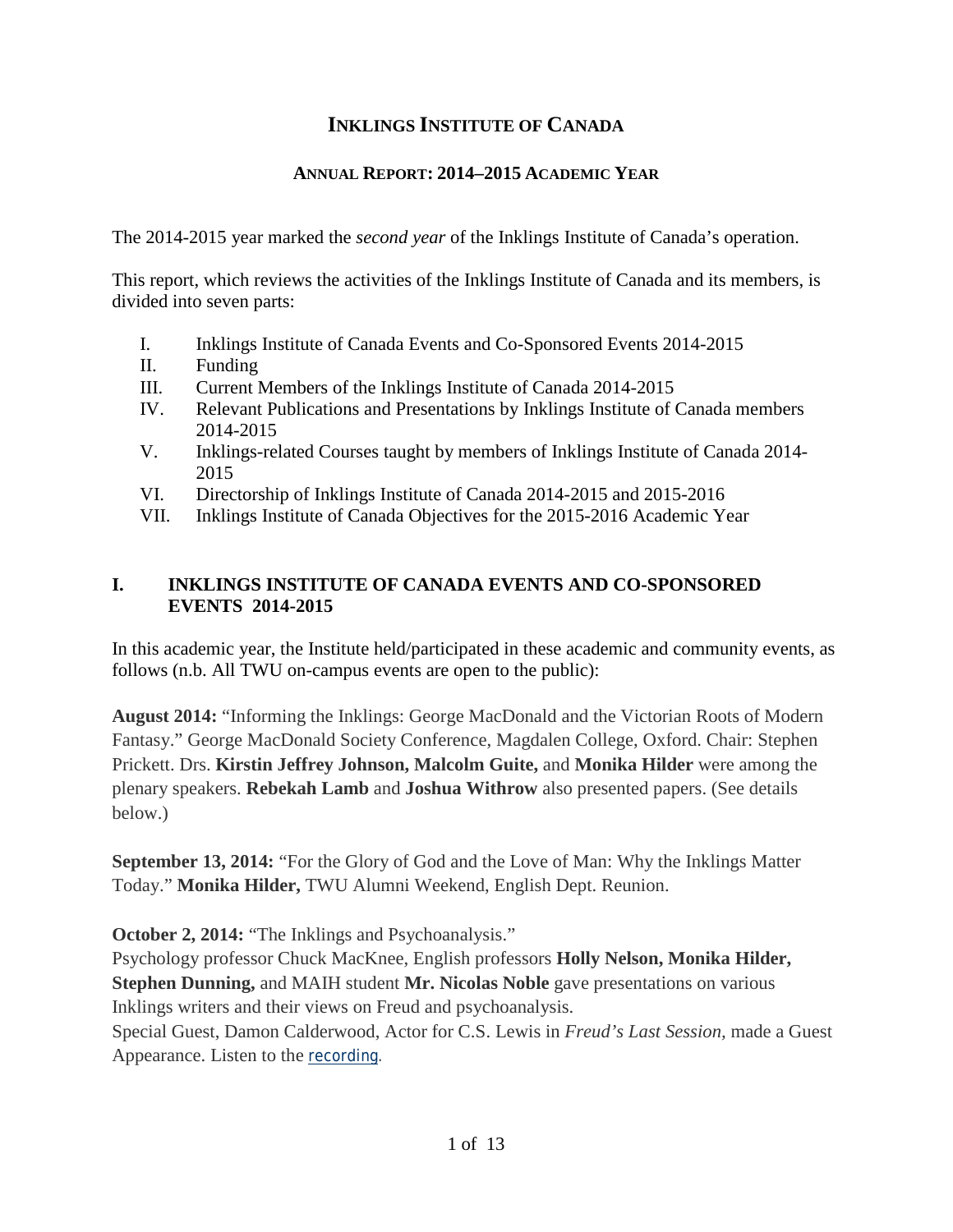**January/February 2015**: "C.S. Lewis and Thomas Merton: Soul Friends"

**Ron Dart**, St. Matthew's Anglican Church

C.S. Lewis and Thomas Merton were, without doubt, two of the most important Christian thinkers of the 20th Century. Both men held each other's writings in high esteem -- each, in their own spheres of influence, grappled with the meanings of their faith journey and its implications for public life. This lecture series examined why Lewis and Merton can be considered saints and fellow travelers for all seasons of our faith pilgrimage.

## **January 21, 2015: "Adaptations of** *The Hobbit:* **Killing the book?"**

Presentations by Drs. **Chris Morrissey** ("The Latin Translation of *The Hobbit*: Bonum Est?") and **Ned Vankevich** ("Dying Christendom and the Resurrection of the Mythic Heroic"), with hosts **Stephen Dunning** and **Monika Hilder,** discussed J.R.R. Tolkien's *The Hobbit* and various media adaptations.

**March 2015:** Two public lectures by Jason Lepojärvi, Research Fellow in Theology, St. Benet's Hall, Oxford, on C.S. Lewis's theology of love.

"Aslan's Mother: C.S. Lewis's Theological Blind Spot?" (Regent College) "Agape versus Eros: C.S. Lewis and Anders Nygren on the Meaning of Love" (UBC)

## **II. FUNDING**

Inklings Institute of Canada has received funding from the English Department at Trinity Western University for day-to-day operations.

#### **III. CURRENT MEMBERS OF INKLINGS INSTITUTE OF CANADA 2014-2015**

#### CHARTER MEMBERS

- 1. Prof. Kyung S. Baek (Religious Studies; Ph.D. candidate)
- 2. Dr. Paul Chamberlain (ACTS Seminary)
- 3. Dr. Kent Clarke (Biblical Studies and Religious Studies)
- 4. Prof. Ivan De Silva (Biblical Studies and Religious Studies)
- 5. Dr. Robert Doede (Philosophy)
- 6. Dr. Stephen Dunning (English)
- 7. Prof. Laurel Gasque (Art & Design)
- 8. Dr. Grant Havers (Philosophy)
- 9. Dr. Monika Hilder (English)
- 10. Dr. Holly Faith Nelson (English)
- 11. Dr. Sara Pearson (English)
- 12. Dr. Arnold E. Sikkema (Physics and Mathematics)
- 13. Prof. Calvin Townsend (Political Studies, Religious Studies, and International Studies)
- 14. Dr. Ned Vankevich (Media and Communication)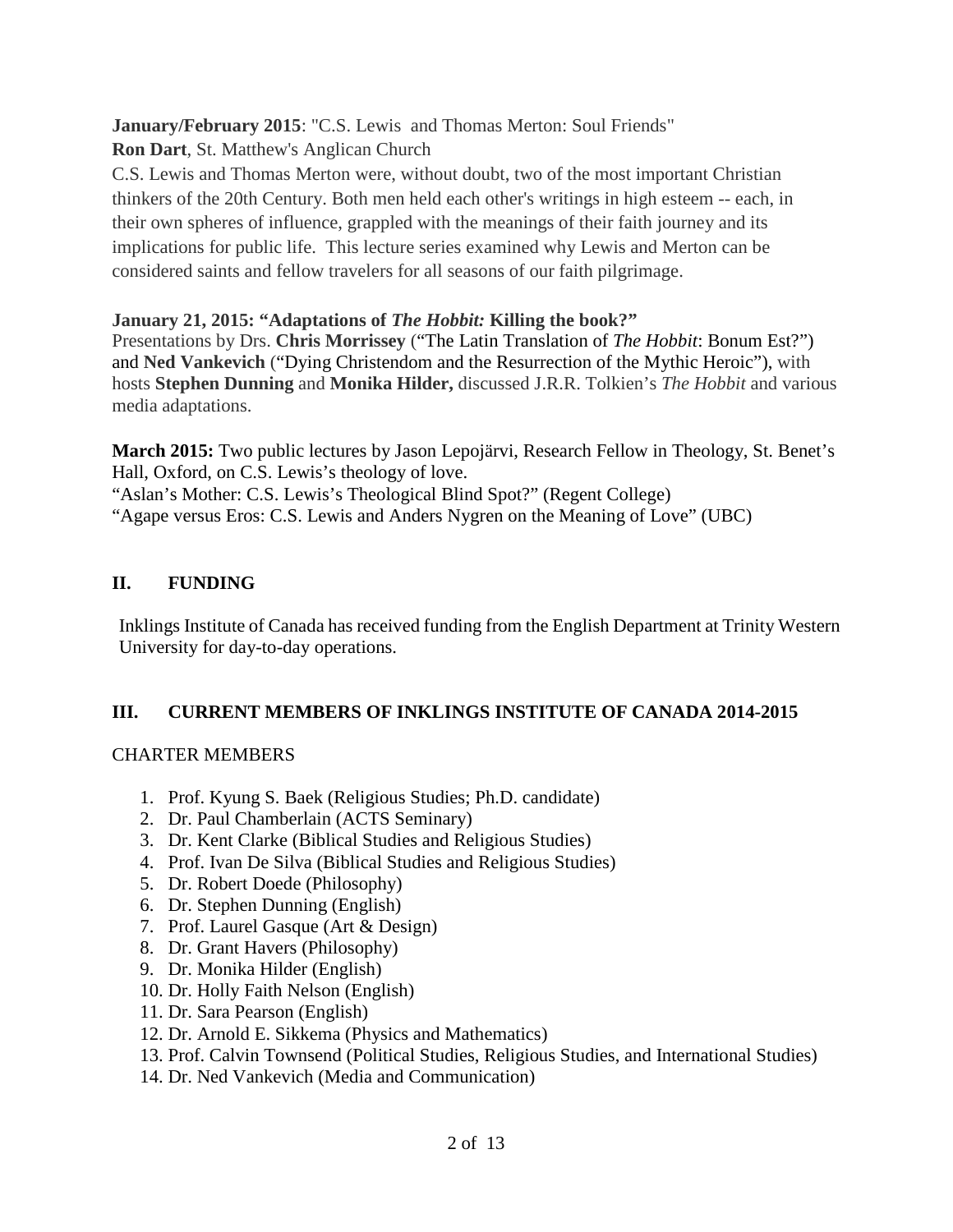#### ASSOCIATE MEMBERS

- 1. Mr. Todd Anderson (M.A., University of Waterloo)
- 2. Dr. Anna Atkinson (Vancouver Island University, Nanaimo BC)
- 3. Mr. Owen A. Barfield (Grandson & Trustee of Owen Barfield, Inklings author and philosopher)
- 4. Dr. Christina Belcher (Redeemer University College, Ancaster, ON)
- 5. Mr. Richard Bergen (Ph.D. candidate, The University of British Columbia
- 6. Bridget Inez Conway Betzold (Ph.D. candidate, School of Humanities and Languages, The University of New South Wales)
- 7. Prof. Katharine Bubel (TWU; Ph.D. candidate, University of Victoria)
- 8. Dr. Ron Dart (University of the Fraser Valley)
- 9. Mr. Trent De Jong (Abbotsford Christian School)
- 10. Dr. Matthew Dickerson (Middlebury College, Vermont)
- 11. Prof. Brenton Dickieson (University of Prince Edward Island; Ph.D. candidate, University of Chester)
- 12. Dr. David C. Downing (Elizabethtown College, PA)
- 13. Dr. Anthony Esolen (Providence College, Rhode Island)
- 14. Dr. Murray J. Evans (University of Winnipeg)
- 15. Prof. Bill Fledderus (Redeemer University College, Ancaster, ON; Senior Editor, *Faith Today*)
- 16. Dr. Malcolm Guite (University of Cambridge; Associate Chaplain at St. Edward King and Martyr Church)
- 17. Andrew Gutteridge (University of the Fraser Valley)
- 18. Prof. Sorina Higgins (William Scholar and English Professor, Lehigh Carbon Community College, Schnecksville, PA)
- 19. Dr. Keith Hyde (University College of the North, The Pas, MB)
- 20. Dr. Sharon Jebb-Smith (free-lance lecturer: Regent College, Vancouver; Union Theological College, Belfast; University of Aberdeen)
- 21. Dr. David Lyle Jeffrey (Baylor University)
- 22. Dr. Kirstin Jeffrey Johnson (free-lance writer and lecturer, Ottawa)
- 23. Dr. Norman Klassen (University of Waterloo)
- 24. Rev. Dr. J. H. Hans Kouwenberg, (DMin, Fuller; DD., Presbyterian College, Montreal)
- 25. Dr. Rebekah Ann Lamb (Our Lady Seat of Wisdom (Barry's Bay, ON).
- 26. Dr. Richard Lane (Vancouver Island University, Nanaimo BC)
- 27. Dr. Greg Maillet (Crandall University, Moncton, NB)
- 28. Dr. Dominic Manganiello (University of Ottawa)
- 29. Ms. April Marratto (MAIH student, TWU)
- 30. Jeff Misener (Seminary SLT President, Briercrest Seminary, Caronport, SK)
- 31. Dr. Chris S. Morrissey (Catholic Pacific College, Langley BC)
- 32. Dr. Mervyn Nicholson (Thompson Rivers University)
- 33. Mr. Nicolas Noble (MAIH candidate, TWU)
- 34. Mr. Ryan Pemberton (M.T.S., Duke; B.A., Theology, Oxford; author and lecturer)
- 35. Dr. Mark Pike (University of Leeds)
- 36. Dr. Franklin Pyles (McMaster Divinity College)
- 37. Ms. Mackenzie Sarna (Ph.D. candidate, Baylor)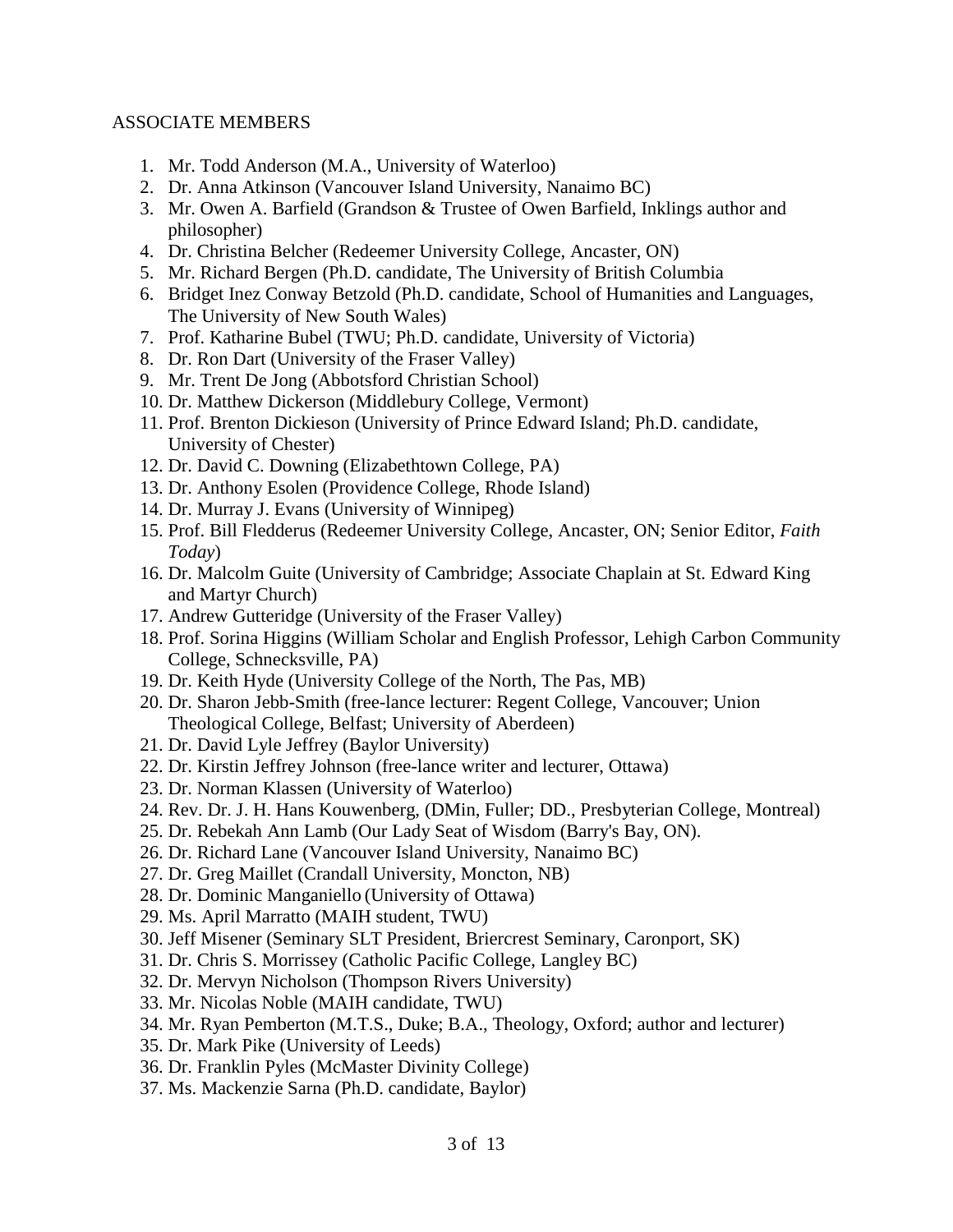- 38. Ms. Erin Spring (Ph.D. candidate, University of Cambridge)
- 39. Ian C. Storey (Ph.D., Professor Emeritus, Dept. of History & Classics, Trent University)
- 40. Janelle Threlfall (B.A., TWU)
- 41. Dr. William Thompson (University of Athabaska, AB)
- 42. Ms. Laura Van Dyke (Ph.D. candidate, University of Ottawa)
- 43. Dr. Michael Ward (Blackfriars Hall, University of Oxford; Houston Baptist University)
- 44. Mr. Josh Withrow (John Knox Christian School, Burnaby BC)
- 45. Dr. Judith Wolfe (University of St. Andrews)
- 46. Prof. Brendan Wolfe (University of Oxford)
- 47. Dr. Ralph C. Wood (Baylor University)
- 48. Sister Gabriella Yi (Catholic Pacific College)

#### **IV. RELEVANT PUBLICATIONS AND PRESENTATIONS BY INKLINGS INSTITUTE OF CANADA MEMBERS 2014-2015**

Inklings-related publications and presentations of the members of the Inklings Institute of Canada include the following:

# *BOOKS*

**Barfield, Owen.** From the Owen Barfield Literary Estate: A Spanish translation of *Saving the Appearances* was published: ISBN 978-8494303067.

**Downing, David C.,** Ed. (and introduced), *The Pilgrim's Regress: Wade Annotated Edition* by C.S. Lewis. Grand Rapids, MI: Eerdmans, 2014. [http://www.wheaton.edu/wadecenter/Media-](http://www.wheaton.edu/wadecenter/Media-Gallery/Audio-and-Video-on-CSL)[Gallery/Audio-and-Video-on-CSL](http://www.wheaton.edu/wadecenter/Media-Gallery/Audio-and-Video-on-CSL) ; [http://espace.wheaton.edu/wade/Downing\\_9-19-14.mp3](http://espace.wheaton.edu/wade/Downing_9-19-14.mp3)

**Higgins, Sorina,** Ed. (annotated and introduced), *The Chapel of the Thorn* by Charles Williams (Berkeley, CA: Apocryphile Press, fall 2014): [http://smile.amazon.com/Chapel-Thorn-Dramatic-](http://smile.amazon.com/Chapel-Thorn-Dramatic-Poem/dp/1940671531/ref=asap_bc?ie=UTF8)[Poem/dp/1940671531/ref=asap\\_bc?ie=UTF8\)](http://smile.amazon.com/Chapel-Thorn-Dramatic-Poem/dp/1940671531/ref=asap_bc?ie=UTF8)

n.b.: **Sorina Higgins** hosted a book release party for *The Chapel of the Thorn*, at which selections from the play were read aloud: [https://www.youtube.com/watch?v=DKvAwOwQ3Gg.](https://www.youtube.com/watch?v=DKvAwOwQ3Gg)

**Pemberton, Ryan.** *Called: My Journey to C. S. Lewis's House and Back Again* (Leafwood Publishers, Feb. 2015). <http://www.calledthejourney.com/>

**Pike, Mark.** *Mere Education: C.S. Lewis as Teacher for our Time* (Lutterworth Press, Cambridge, 2013) is being translated into Dutch.

#### *RESEARCH PROJECTS*

**Pike, Mark** and Tom Lickona. "Narnian Virtues: How Teachers and their 11 to 14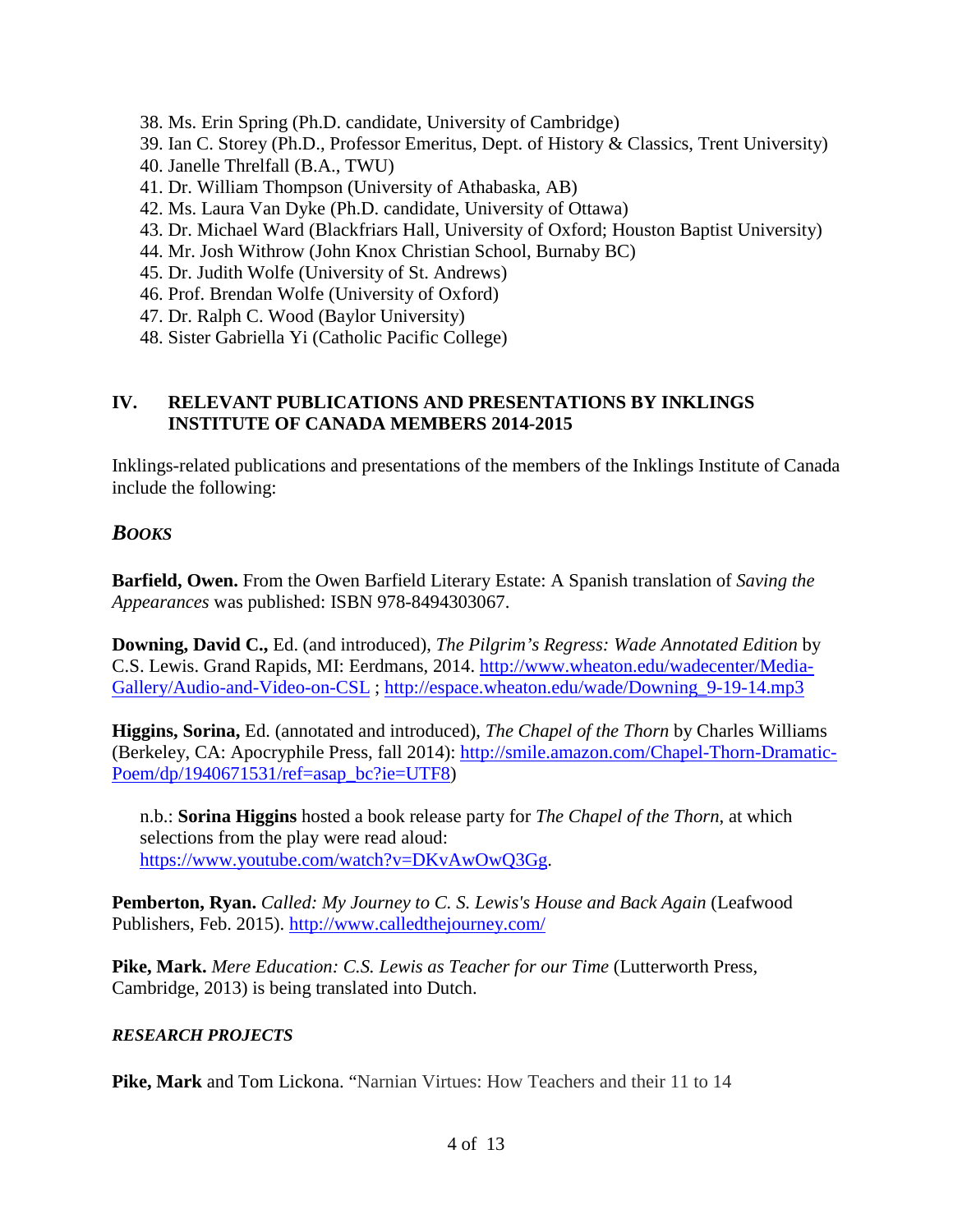Year-Old Students Learn to Cultivate Character through Response to the Narnia Novels by C.S. Lewis. The John Templeton Foundation." As of January 2015. [https://www.templeton.org/what-we-fund/grants/narnian-virtues-how-teachers-and-their-11](https://www.templeton.org/what-we-fund/grants/narnian-virtues-how-teachers-and-their-11-to-14-year-old-students-learn-to-culti) [to-14-year-old-students-learn-to-culti](https://www.templeton.org/what-we-fund/grants/narnian-virtues-how-teachers-and-their-11-to-14-year-old-students-learn-to-culti)

# *GRADUATE THESIS*

**Anderson, Todd.** M.A. Thesis: "Transposition of Joy in C.S. Lewis." Published in the University of [Waterloo archive,](https://uwspace.uwaterloo.ca/handle/10012/9164) February 2015.

## *JOURNAL ARTICLES AND BOOK CHAPTERS*

from the **Owen Barfield Literary Estate**: Many previously unavailable OB articles were added to the website: [http://www.owenbarfield.org/articles/.](http://www.owenbarfield.org/articles/) And other new pages such as about the 'Inkling Impulse': http://www.owenbarfield.org/the-inkling-impulse/.

**Dunning, Stephen. "**Lewis's Puddleglum: The Movement Beyond Mere Stoical Resistance." In *Love, Knowledge and the University: Essays and Poetry from the Christianity and Literature Study Group, Victoria, 2013.* Ed. John S. North. North Waterloo Academic Press, 2014, 165- 174. Print.

**Dunning, Stephen.** "Recovering from *Multi*versity Babel: the Possibility of a Christian *Uni*versity in Canada." (co-authored with Jens Zimmermann). In *Love, Knowledge and the University: Essays and Poetry from the Christianity and Literature Study Group, Victoria, 2013.*  Ed. John S. North. North Waterloo Academic Press, 2014, 45-50. Print.

**Higgins, Sorina.** "Arthurian Geographies in Tolkien, Williams & Lewis." NYCSL *Bulletin* 462 (Jul/Aug 2014), 1-8.

**Higgins, Sorina.** "King Arthur Was an Elf! An Imaginary, Composite, Inklings Arthuriad." MythMoot II Proceedings. 16 Jul 2014.

**Johnson, Kirstin Jeffrey.** "Discovering the Literary Identity of Mythopoeic Fantasist George MacDonald." *Journal Linguaculture*, International Journal of the Iaşi Linguaculture Centre for (Inter)cultural and (Inter)lingual Research, Romania. Vol 2, 2014.

**Johnson, Kirstin Jeffrey**. "The Storyteller." Article in *Christian History*, Issue 113 (2015). <https://www.christianhistoryinstitute.org/uploaded/5509c819a57283.30928441.pdf>

**Johnson, Kirstin Jeffrey**. "What C.S. Lewis Learned from his 'Master.'" Article in *Christian History,* Issue 113 (2015). <https://www.christianhistoryinstitute.org/uploaded/5509c819a57283.30928441.pdf>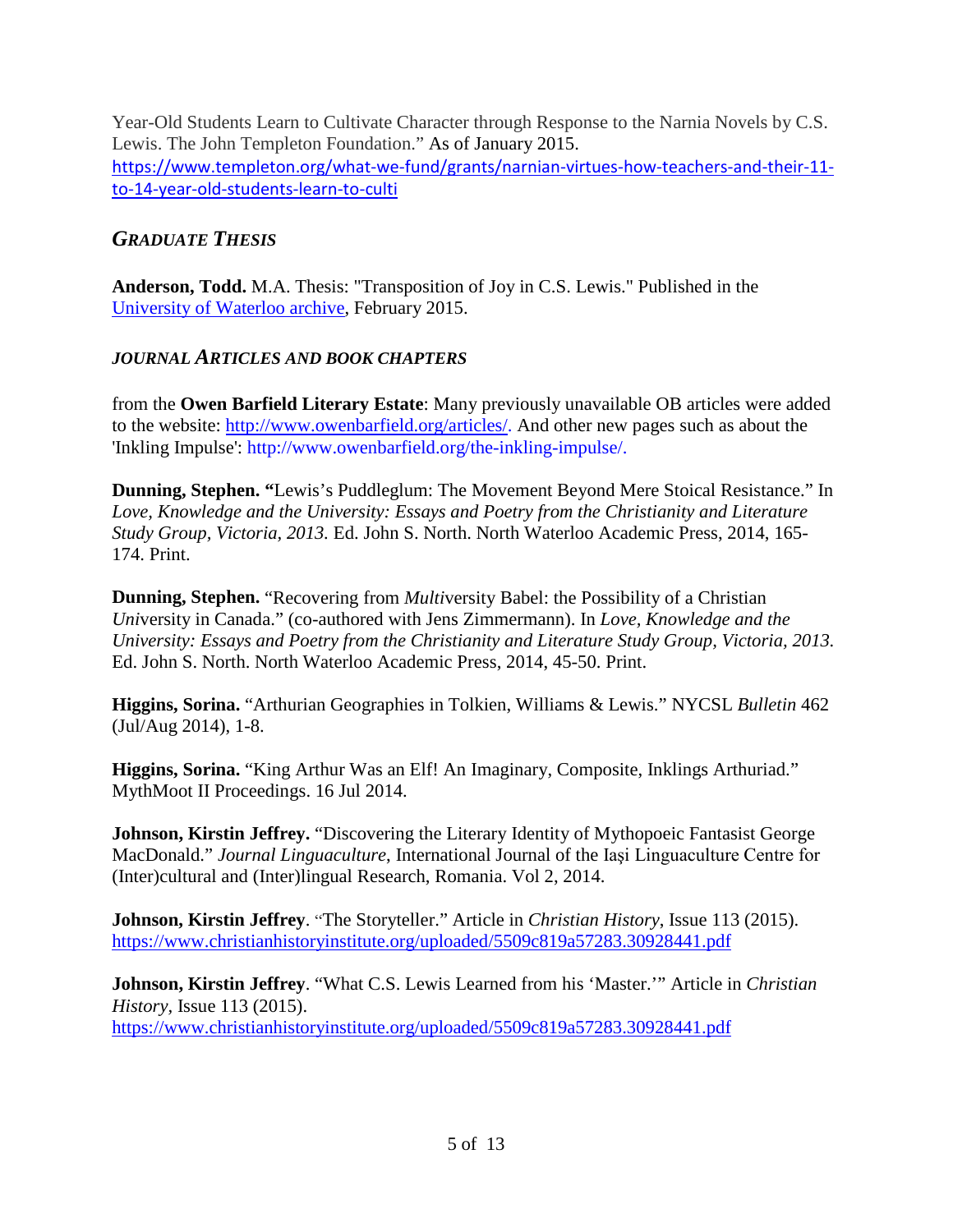**Manganiello, Dominic**. "T.S. Eliot, Charles Williams, and Dante's Way of Love" in T.S. Eliot and Christian Tradition, ed. Benjamin G. Lockerd. Madison, Fairleigh Dickinson University Press, 2014. 145-162.

**Pike, Mark.** "C.S. Lewis: Christian Educator for a Post Christian Era." *Sehnsucht: The C.S. Lewis Journal,* Volume 7/8 (2013-2014).

**Ward, Michael.** 'Narnia's Prospects: *The Silver Chair* Sixty Years On', *Sewanee Theological Review* (Pentecost 2014, Vol. 57:3)

**Ward, Michael.** 'Introduction', *Linguaculture, International Journal of Iaşi Linguaculture Centre* (Vol. 5, No. 2, 2014), Romania: <http://journal.linguaculture.ro/images/stories/22014/introduction.pdf>

**Ward, Michael.** 'Learning What No One Meant to Teach: The Educational Experiences of C.S. Lewis', *Christian History* (Issue 113, Spring 2015): <https://www.christianhistoryinstitute.org/magazine/article/learning-what-no-one-meant-to-teach/>

**Ward, Michael.** 'C.S. Lewis's Wit', Houston Baptist University, School of Christian Thought: <http://christianthought.hbu.edu/2015/04/13/c-s-lewiss-wit/>

**Wolfe, Brendan N**. "Tolkien's Translation of Jonah." *Journal of Inklings Studies* Volume 4, number 2 (October 2014). <https://inklings-studies.org/read/jis-4-2/>**.**

# *JOURNALS (EDITORS)*

**Higgins, Sorina.** Reviews Editor, *Sehnsucht: The C.S. Lewis Journal.*

**Johnson, Kirstin Jeffrey.** Advisory Board of *Seven: An Anglo-American Review.*

**Wolfe, Brendan.** Editor, *The Journal of Inklings Studies,* ISSN 2045-8797.

\* *Journal of Inklings Studies*: two new issues (October 2014 and April 2015), including the original text of Tolkien's translation of the Book of Jonah (with a research article by Brendan Wolfe—see above), and a never-before-published letter from C.S. Lewis to Owen Barfield discussing his brother's alcoholism and the possibility of changing the ending of *The Lion, the Witch and the Wardrobe* (with a long introduction by Walter Hooper)

\* *Journal of Inklings Studies*: new fully interactive website (inklings-studies.org)

\* Launch of new annual series *Inklings Studies Supplements*, the first issue being the full text of Lewis and Barfield's "Great War" (see<https://inklings-studies.org/about/supplements/>)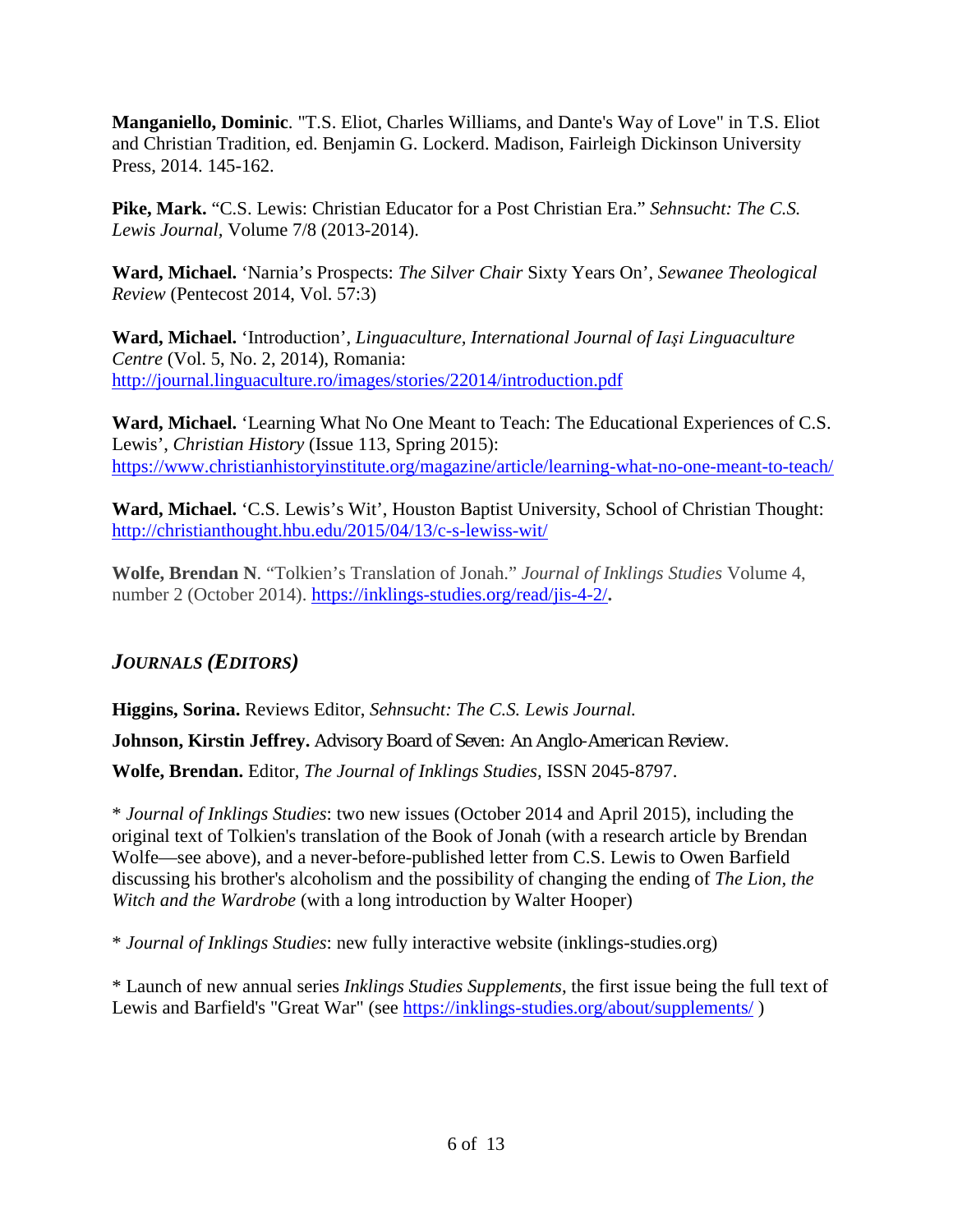# *REVIEWS*

**Dickerson, Matthew.** *J. R. R. Tolkien: The Forest and the City,* edited by Conrad-O'Briain and Hynes, which appeared in *Interdisciplinary Studies in Literature and Environment* 2014; doi: 10.1093/isle/isu133.

## *CONFERENCE PAPERS AND INVITED LECTURES*

**Dart, Ron.** Lecture on C.S. Lewis and Thomas Merton for Symposium, "Thomas Merton: A Man for all Seasons." Regent College, January 2015.

**Dart, Ron.** 4 part series: "C.S. Lewis and Thomas Merton: Soul Friends." St. Matthew's Anglican Parish, Abbotsford, British Columbia. January-February 2015.

**Dickerson, Matthew.** Honors Lecture series: talks drawing on the works of C.S. Lewis and J.R.R. Tolkien. Corban University, Salem, Oregon, January 15-16, 2015.

**Dickieson, Brenton.** "A Cosmic Shift in *The Screwtape Letters.*" Mythcon 45, Norton, MA, August 2014.

**Dickieson, Brenton.** Panelist: "The Inklings and King Arthur." Mythcon 45, Norton, MA, August 2014.

**Dickieson, Brenton.** "From Epistles to Epistolary Fiction: Expanding Norman R. Petersen's New Testament Sociology of Narrative Worlds to *The Screwtape Letters*," International Society for Religion, Literature, and Culture 17, Leuven, Belgium, September 2014.

**Downing, David C.** Publication Party Lecture, "Journey to Joy," for *The Pilgrim's Regress: Wade Annotated Edition,* edited and introduced by David C. Downing, Wade Center in Wheaton, Illinois, September 19, 2014. [http://www.wheaton.edu/wadecenter/Media-Gallery/Audio-and-](http://www.wheaton.edu/wadecenter/Media-Gallery/Audio-and-Video-on-CSL)[Video-on-CSL](http://www.wheaton.edu/wadecenter/Media-Gallery/Audio-and-Video-on-CSL) ; [http://espace.wheaton.edu/wade/Downing\\_9-19-14.mp3](http://espace.wheaton.edu/wade/Downing_9-19-14.mp3)

**Dunning, Stephen.** "Freud at the Symposium: Owen Barfield on Psychoanalysis." Inklings Institute of Canada event, Trinity Western University: "The Inklings and Psychoanalysis." October 2, 2014. Listen to the [recording.](https://www.twu.ca/media/research/inklings-and-psychoanalysis.mp3)

**Guite, Malcolm.** "'Needles of Eternal Light': How Coleridge roused MacDonald and Lewis." Plenary Paper. Magdalene College, Oxford. *George MacDonald Society Conference: "Re-Imagining the Inklings: the Victorian Roots of Modern Fantasy*." August 2014.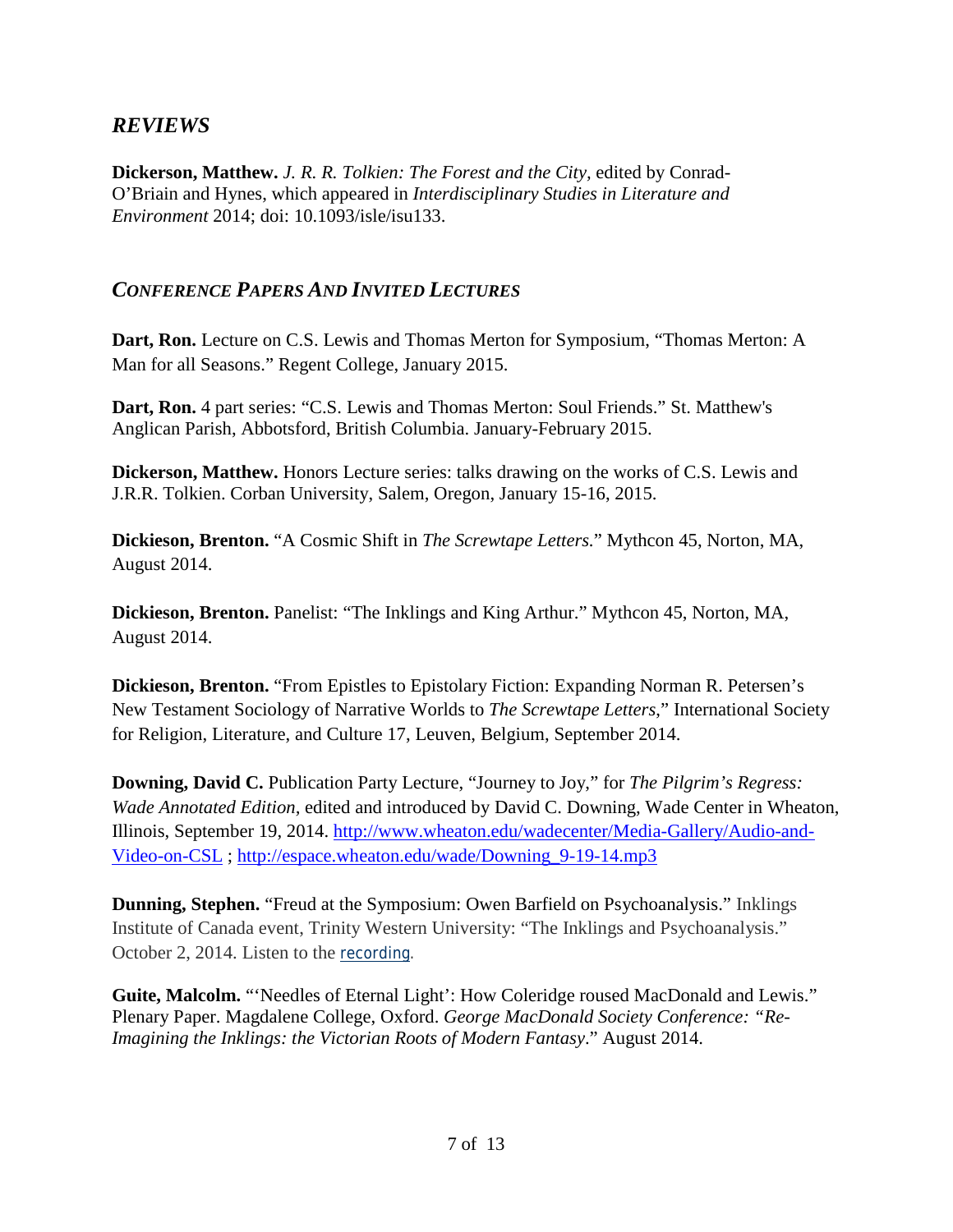**Higgins, Sorina.** Panel Speaker and Moderator, "The Inklings and King Arthur." Mythcon 45, August 2014.

**Higgins, Sorina.** Guest lecture: "The Heraldry of Heaven: The Development of *Sehnsucht* in the Writings of C.S. Lewis." Signum University's Mythgard Institute, October 7th, 2014: <https://www.youtube.com/watch?v=Ys4kLCtXvNY>

**Higgins, Sorina.** Presentation: "The Inklings & King Arthur." Lehigh Carbon Community College Faculty Development Day, 14 Oct 2014.

**Higgins, Sorina.** Presented "How to Handle the Hallows: Editing a 100-year-old play for the 21st century." MythMoot III. Jan 2015. Video here: [https://www.youtube.com/watch?v=](https://www.youtube.com/watch?v=-wwukVri1pc) [wwukVri1pc.](https://www.youtube.com/watch?v=-wwukVri1pc)

**Hilder, Monika.** "St. George and Jack the Giant-Killer: As 'Wise as Women Are'?" Plenary Paper. Magdalene College, Oxford. *George MacDonald Society Conference: "Re-Imagining the Inklings: the Victorian Roots of Modern Fantasy*." August 2014.

**Hilder, Monika.** "For the Glory of God and the Love of Man: Why the Inklings Matter Today." Trinity Western University Alumni Weekend, English Dept. Reunion. September 13, 2014.

**Hilder, Monika.** "What DID C.S. Lewis think of Dr. Sigmund Freud and Psychoanalysis?" Inklings Institute of Canada event, Trinity Western University: "The Inklings and Psychoanalysis." October 2, 2014. Listen to the [recording.](https://www.twu.ca/media/research/inklings-and-psychoanalysis.mp3)

**Hilder, Monika.** "Dorothy L. Sayers—Her Life, Work, & Legacy." Guest Lecture, English 104, Trinity Western University, November 20, 2014.

**Johnson, Kirstin Jeffrey**. "Cultivating Apprehension: Beauty in Children's Literature." Keynote Lecture, St. Timothy's Classical School Gala. May 2014.

**Johnson, Kirstin Jeffrey**. "Relationality of Reading: MacDonald, Scott, & Maurice." Lecture: "How Shall We Then Read?" The Linlathen Lectures, Beckwith, Ontario. June 2014.

**Johnson, Kirstin Jeffrey.** "'Rooted Deep': Relational Inkings of A Mythopoeic Maker." Plenary Paper. Magdalene College, Oxford. *George MacDonald Society Conference: "Re-Imagining the Inklings: the Victorian Roots of Modern Fantasy*." August 2014.

**Johnson, Kirstin Jeffrey**. "The Literary Identity of C.S. Lewis' 'Master,' George MacDonald." Plenary Lecture, C.S. Lewis Symposium, University of Iaşi, Romania. November 2014.

**Johnson, Kirstin Jeffrey**. "Emmaus & Shema." Holy Trinity Baptist Church, Iaşi, Romania. November 2014.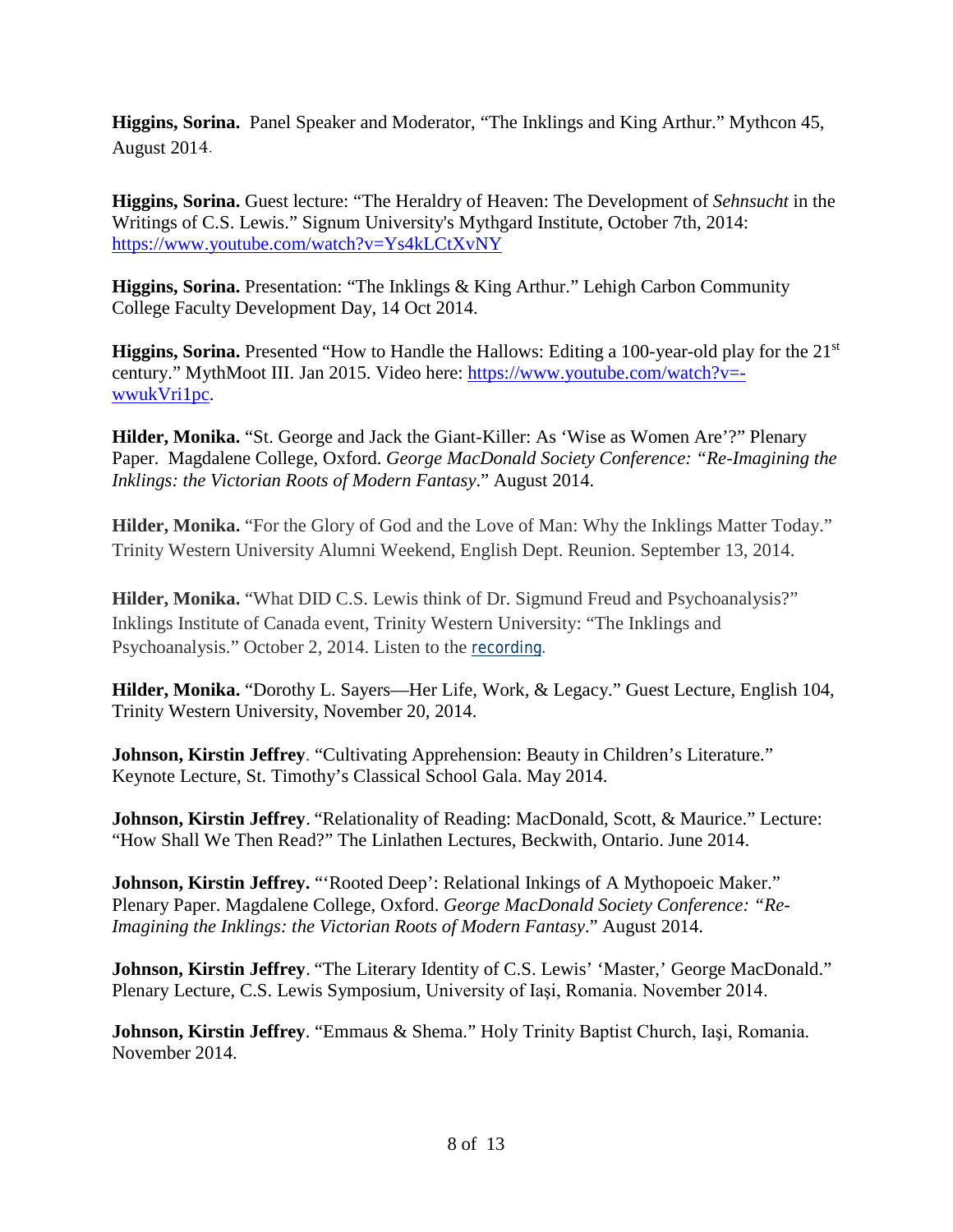**Johnson, Kirstin Jeffrey**. "Lewis, Tolkien, and the Storied Gospel." Plenary Lecture, C.S. Lewis Symposium, Bucharest Baptist Theological Seminary, Romania. November 2014.

Lamb, Rebekah Ann. ""A Living House:' Everyday Life and Living and Sacramental Poetics in George MacDonald and C.S. Lewis." Magdalene College, Oxford. *George MacDonald Society Conference: "Re-Imagining the Inklings: the Victorian Roots of Modern Fantasy*." August 2014.

**Macknee, Chuck.** "Sigmund Freud's Biographical Background, Writing, and Views of Religion." Inklings Institute of Canada event, Trinity Western University: "The Inklings and Psychoanalysis." October 2, 2014. Listen to the [recording.](https://www.twu.ca/media/research/inklings-and-psychoanalysis.mp3)

**Morrissey, Chris.** "Somewhere Over the Postmodern Rainbow: Exploratory Cinematic Research and the Polysemy of Scriptural Narratives", Verge Conference 2014 on "Arts and Research", Trinity Western University, September 25–26, 2014. (Tolkien-related)

**Morrissey, Chris.** "Water Symbolism in Noah: An Introduction to Semiotics." Guest Lecture, COMM2 class, Trinity Western University, November 28, 2014. (Tolkien-related)

**Morrissey, Chris.** "Thoughts on the Latin Translation of *The Hobbit.*" Inklings Institute of Canada event, Trinity Western University: "Adaptations of *The Hobbit:* Killing the book?" January 21, 2015.

**Nelson, Holly**. "George MacDonald's Views of Psychoanalysis in the Broader Tradition of Scottish Psychospiritual Literature." Inklings Institute of Canada event, Trinity Western University: "The Inklings and Psychoanalysis." October 2, 2014. Listen to the [recording.](https://www.twu.ca/media/research/inklings-and-psychoanalysis.mp3)

**Noble, Nicolas.** "Assessment of G.K. Chesterton's Critiques of Freud." Inklings Institute of Canada event, Trinity Western University: "The Inklings and Psychoanalysis." October 2, 2014. Listen to the [recording.](https://www.twu.ca/media/research/inklings-and-psychoanalysis.mp3)

**Pemberton, Ryan.** "C. S. Lewis's Life, Writings, and Lasting Influence." Westside: A Jesus Church, Portland, OR, Jan 24, 2015.

**Pemberton, Ryan.** "The Life and Writings of C. S. Lewis," Western Washington University, Bellingham, WA, March 6, 2015.

**Pemberton, Ryan.** "C. S. Lewis the Writer: Dream, Duty, or Calling?" University Scholars Annual Lecture, Seattle Pacific University, Seattle, WA, April 6, 2015**.**

**Sikkema, Arnold.** "Conflict or Harmony: How can science & faith coexist?", delivered as part of the Soul-City-Socrates series at Reality Church, Vancouver, BC, 4 May 2014.

**Sikkema, Arnold.** "Emergence: Science, Theology, and Philosophy." A panel discussion with Harry Cook and Jitse van der Meer, presented at the Canadian Scientific & Christian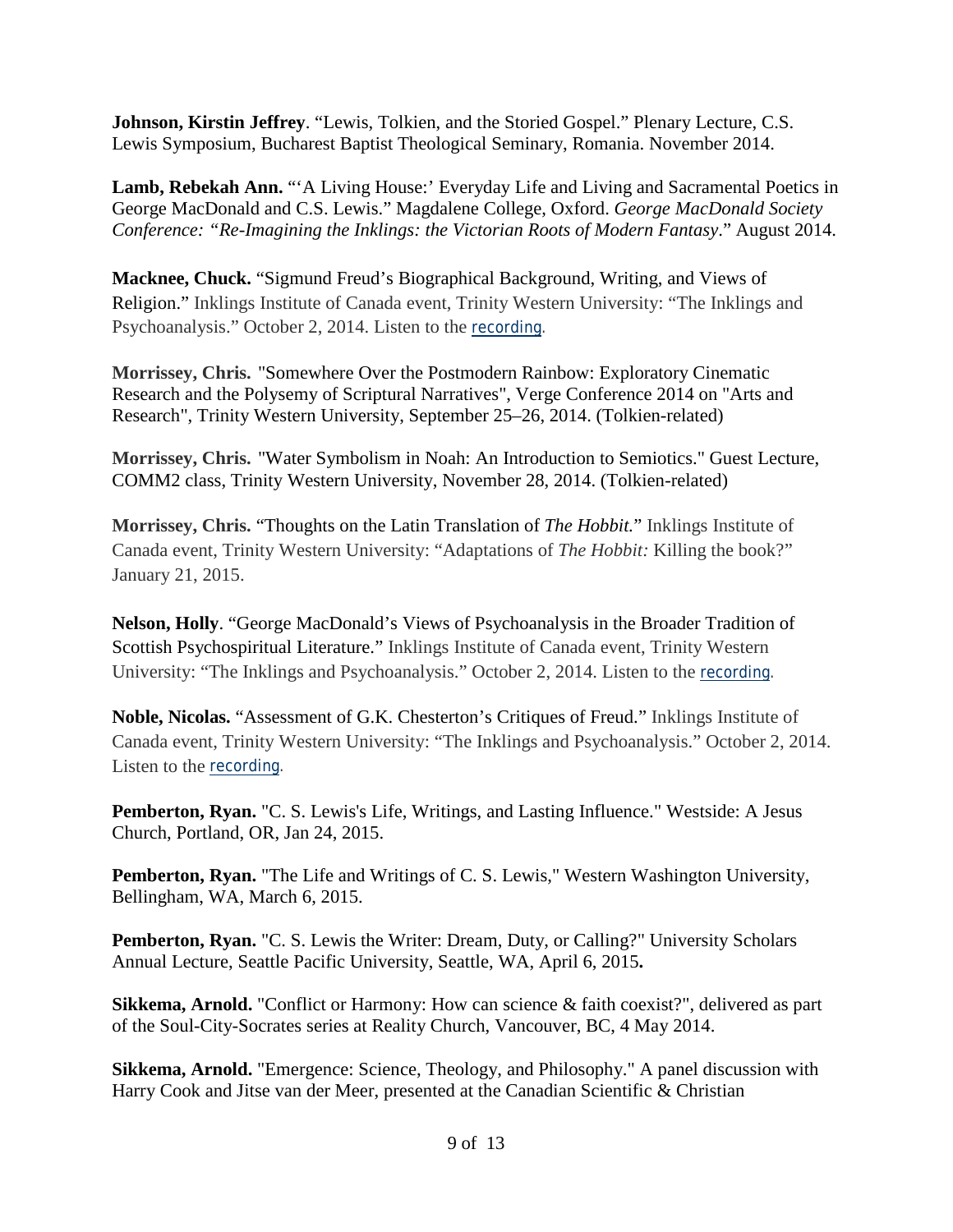Affiliation/American Scientific Affiliation/Christians in Science conference "From Cosmos to Psyche: All Things Hold Together in Christ", Hamilton, ON, 27 July 2014.

**Sikkema, Arnold.** "Engaging God's Word & World: Christian & Scientific Perspectives on the Origins Conversation." Kuyper Centre for Emerging Scholars (Western University), a public lecture at Talbot Street Church, London, ON, 9 February 2015.

**Sikkema, Arnold.** "Science & Society: Moving Beyond Cultural Mythologies." A Liberal Arts and Critical Issues lecture at George Fox University, Newberg, OR, 23 February 2015.

**Smith, Sharon Jebb.** Lectures: "How shall we then read?" The Linlathen Lectures, Beckwith, Ontario. June 2014.

**Smith, Sharon Jebb.** Lecture: "Of Mirth and Misery: Literary and Theological Reflections." The Abbey Summer School, Edinburgh, Scotland, 25 July 2014.

**Vankevich, Ned.** "Dying Christendom and the Resurrection of the Mythic Heroic." Inklings Institute of Canada event, Trinity Western University: "Adaptations of *The Hobbit:* Killing the book?" January 21, 2015.

**Withrow, Joshua.** "Beyond Rationalism: Fantasy in the Classroom." Magdalene College, Oxford. *George MacDonald Society Conference: "Re-Imagining the Inklings: the Victorian Roots of Modern Fantasy*." August 2014.

**Wood, Ralph C.** "C. S. Lewis on the Moral Formation of Physicians," Vanderbilt University School of Medicine, Nashville, Tennessee; March 19, 2014.

## *MEDIA*

**Dart, Ron.** "George MacDonald's Influence on C.S. Lewis." *Clarion Journal.* A short article & 4 part video series on MacDonald-Lewis contra the Neo-Calvinism of Piper-Keller. April 2015. *[http://www.clarion-journal.com/clarion\\_journal\\_of\\_spirit/2015/04/george-macdonalds](http://www.clarion-journal.com/clarion_journal_of_spirit/2015/04/george-macdonalds-influence-on-cs-lewis-ron-dart.html)[influence-on-cs-lewis-ron-dart.html](http://www.clarion-journal.com/clarion_journal_of_spirit/2015/04/george-macdonalds-influence-on-cs-lewis-ron-dart.html)*

**Morrissey, Chris.** "Avengers assemble to honour terminally ill Catholic", *The B.C. Catholic* (May 26, 2014), 7 and 16. [HTML: http://www.bccatholic.org/opinion-and-editorial/3907 avengers-assemble-to-battle-cancer-asdying-writer-ponders-pope-francis] [PDF: [http://morec.com/bcc/strat.pdf\]](http://morec.com/bcc/strat.pdf)

**Wood, Ralph C.** "Becoming Icons of God: Divinization in the Writings of C. S. Lewis," Australia Broadcasting Company, *Religion and Ethics*, February, 14, 2014: http://www.abc.net.au/religion/articles/2014/02/19/3948008.htm

*THEATER*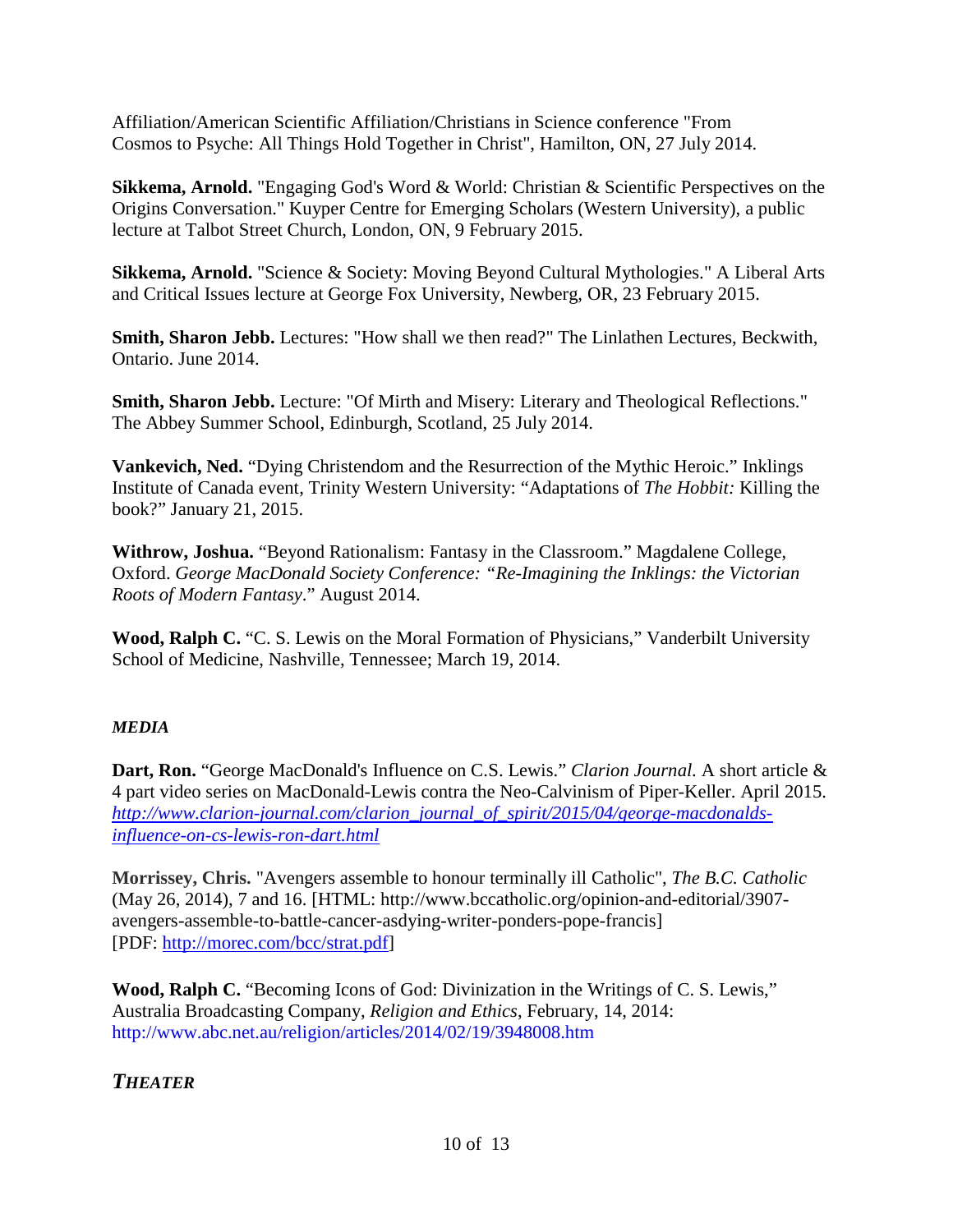from the **Owen Barfield Literary Estate**: The Owen Barfield play *Orpheus* was performed in Los Angeles, USA in April 2015[:http://www.owenbarfield.org/orpheus/.](http://www.owenbarfield.org/orpheus/)

# *BLOGS*

## **Dickieson, Brenton.** [http://apilgriminnarnia.com.](http://apilgriminnarnia.com/)

including a series on C.S. Lewis' *The Great Divorce*—echoing the 70<sup>th</sup> anniversary release in 1944-45—a community "Battle of 5 Blogs" on the final *Hobbit* film, and a much commented and reblogged article, "The Real Order to Read Narnia: A Third Way."

**Higgins, Sorina.** devoted to Charles Williams:<http://theoddestinkling.mymiddleearth.com/>

**Ward, Michael.** <http://planetnarnia.wordpress.com/>

## **V. INKLINGS-RELATED COURSES TAUGHT BY MEMBERS OF INKLINGS INSTITUTE OF CANADA 2014-2015**

COURSES taught at TWU 2014-2015:

- ENGL 103: Fantasy Literature & the Moral Imagination (including MacDonald, Lewis, Tolkien), Fall 2014. **Monika Hilder**
- ENGL 392/592: Fantasy Literature (including MacDonald, Williams, Lewis, Tolkien), Fall 2014; Spring 2015. **Monika Hilder**
- ENGL 391: Children's Literature (including MacDonald, Lewis), Spring 2015. **Monika Hilder**

## COURSES taught at other institutions 2014-2015:

- **Murray J. Evans.** Literary Communities: The Inklings. University of Winnipeg, Fall 2014.
- **Murray J. Evans.** Topics in Fiction for Young People: Myth, which included three of the Narnia books. University of Winnipeg, Fall 2014.
- **Keith Hyde.** Second-year Selected Topics course entitled *Fairy Tales, Fantasy, and Culture*, which included *The Hobbit* and *The Lion, The Witch, and The Wardrobe*. University College of the North, The Pas, MB.
- **Sorina Higgins,** preceptor for two courses at Signum University's Mythgard Institute: - LITD 5304: Beowulf Through Tolkien (with Dr. Tom Shippey) - LITA 5302: Lewis & Tolkien (with Dr. Corey Olsen)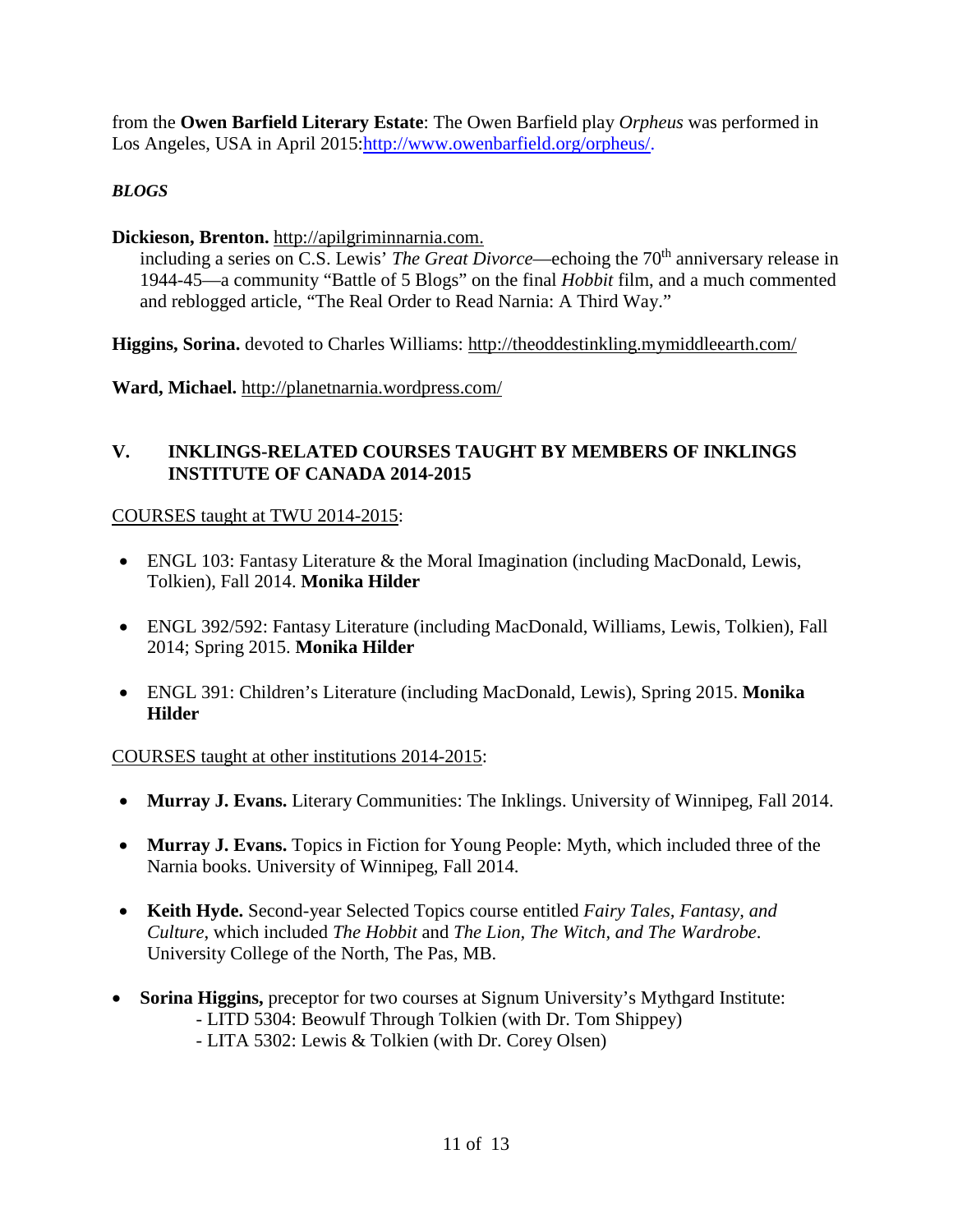- **Sorina Higgins,** curator of the Guest Lecture Series for Signum University's Mythgard Academy; view the schedule of lectures here: [http://www.mythgard.org/academy/guest](http://www.mythgard.org/academy/guest-lecture-series/)[lecture-series/.](http://www.mythgard.org/academy/guest-lecture-series/)
- **Michael Ward, Houston Baptist University, MA in Apologetics program** 
	- a) Fall Semester 15-week 'Literature and Apologetics' course (chiefly about CSL, JRRT, MacDonald, and GKC)
	- b) Spring Semester 15-week 'C.S. Lewis and Imaginative Apologetics' course
- **Michael Ward,** University of Oxford
	- a) Senior Seminar, Blackfriars Hall
	- b) Wycliffe Hall, Summer School
	- c) Oxford University C.S. Lewis Society
	- d) Modern Theology Graduate Seminar
- **Michael Ward, City of Oxford** 
	- a) Centre for Medieval and Renaissance Studies
	- b) St Matthew's Church
- **Michael Ward,** United Kingdom
	- a) Christ's Hospital, Horsham, West Sussex
	- b) Abingdon School, Abingdon, Oxfordshire
- **Michael Ward,** U.S. institutions in Oxford
	- a) Westmont College, CA
	- b) Grove City College, PA
	- c) Abilene Christian University, TX
	- d) Regent University, VA
	- e) Auburn University, AL
	- f) C.S. Lewis Foundation Summer Institute
	- g) Wofford College, SC
- **Michael Ward,** U.S. institutions
	- a) Five Points Community Church, Auburn Hills, MI
	- b) Taylor University, IN
	- c) Kirby Center, Washington D.C.
	- d) North Coast Calvary Church, Carlsbad, CA
	- e) Biola University, CA
	- f) George Fox University, OR
	- g) Holy Trinity Church, Colorado Springs, CO